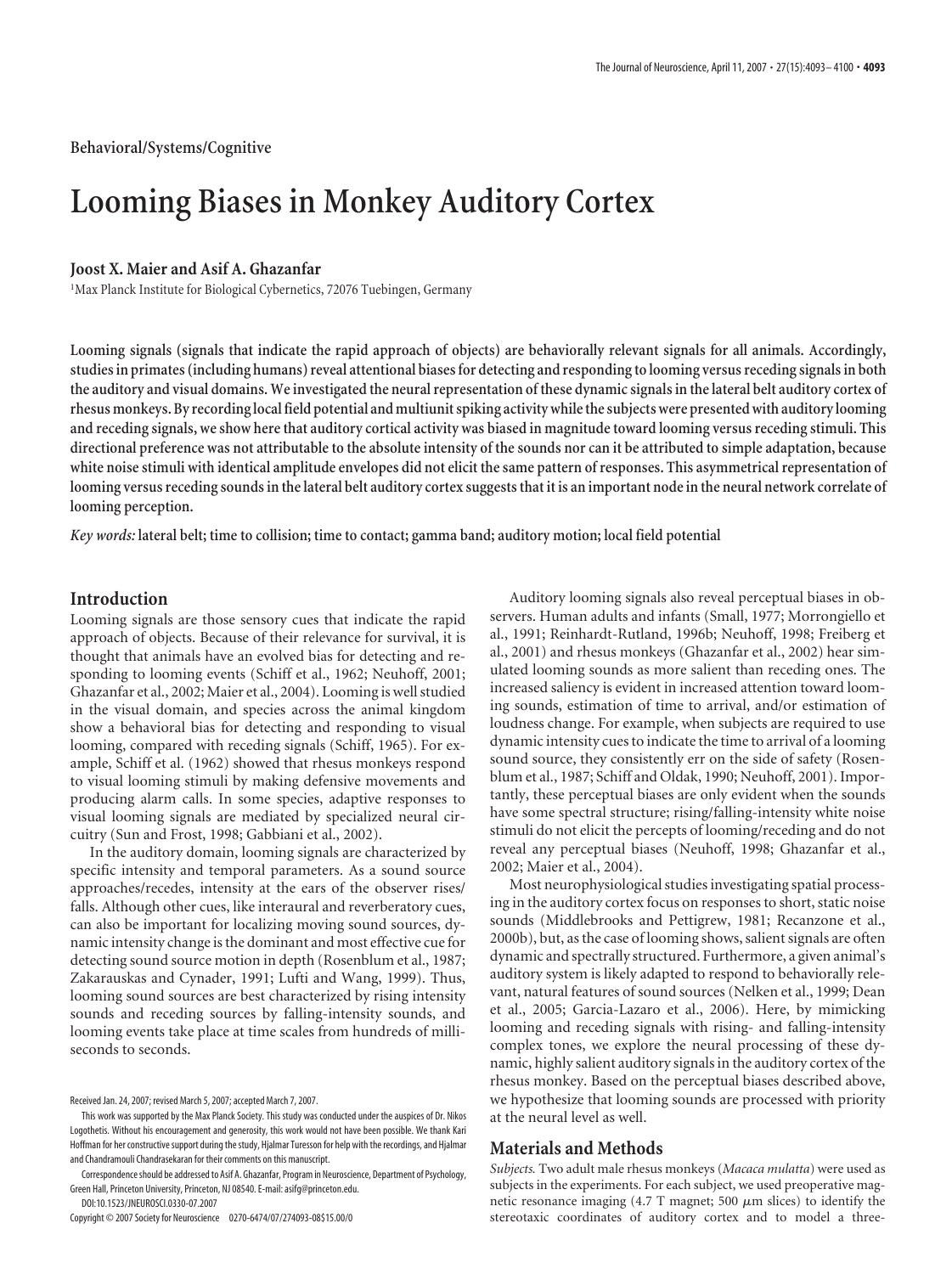dimensional skull reconstruction. From these skull models, we constructed custom-designed, form-fitting titanium headposts and recording chambers. The subjects underwent sterile surgery for the implantation of a scleral search coil (Robinson, 1963), headpost, and recording chamber. The inner diameter of the recording chamber was 19 mm and was vertically oriented to allow a perpendicular approach to the surface of the superior temporal plane (Pfingst and O'Connor, 1980; Recanzone et al., 2000a). All experiments were performed in compliance with the guidelines of the local authorities (Regierungspraesidium) and the European Community (EU VD 86/609/EEC) for the care and use of laboratory animals.

*Stimuli.* Auditory stimuli, rising- and fallingintensity complex tones and white noise, were generated with SoundForge (Sonic Foundry, Madison, WI) and Adobe Audition (Adobe Systems, San Jose, CA) (Fig. 1*A*). Hereafter, we will refer to the rising-intensity complex tones as the "looming" signal and the falling-intensity complex tones as the "receding" signals, because this cue alone seems to elicit the corresponding percepts (Rosenblum et al., 1987; Neuhoff, 2001). The amplitude envelopes for all stimuli either rose or fell quadratically over a period of 1000 ms. Figure 1, *C* and *D*, shows the frequency spectra of the complex tones (fundamental frequency, 1000 Hz) and white noise, respectively. All stimuli started and ended with a 300 ms static period flanking the dynamic in-

terval, resulting in stimuli with a total duration of 1600 ms. To control for differences in absolute intensity between looming and receding stimuli, initial intensity was set at two different levels: from 68 to 86 dB sound pressure level (SPL) for the "loud" stimuli and 50 – 68 dB SPL for the "soft" stimuli, as measured with a Brüel & Kjær (Norcross, GA) sound level meter (A-weighted) at a distance of 94 cm. Critically, the overall intensity of the soft looming stimulus was always lower than that of the loud receding stimulus. This stimulus set allowed us to differentiate between neural responses that were more dependent on the absolute intensity (loud vs soft) of the sound and neural responses that were more dependent on the direction of intensity change (looming vs receding). Complex tone and white noise stimuli had equal average root-meansquare energy.

*Behavioral paradigm.* Experiments were conducted in a double-walled sound-attenuating booth, lined with echo-attenuating foam. The subjects were head restrained and sat in a primate chair in front of a 21 inch color monitor at a distance of 94 cm. On both sides of the monitor, a speaker was placed (Control 1X; JBL, Northridge, CA). Subjects performed in the dark, and a trial began with the appearance of a central fixation spot. Subjects were required to fixate this spot within a 1 or 2° radius. After 500 ms of fixation, an auditory stimulus was presented for 1600 ms. Subjects had to maintain fixation throughout the duration of the stimulus. Successful completion of a trial resulted in a juice reward. During each recording session, between 10 and 20 repetitions of each stimulus were presented.

*Data collection.* All events relevant to the experiment, such as stimulus information and eye position, were stored. Eye position was sampled at 200 Hz. For recording of neural events, we used a custom-made multielectrode drive that allowed us to move up to eight electrodes independently. Electrodes were arranged in a  $4 \times 2$  staggered array, covering 12 mm in the anterior–posterior dimension and 1.5 mm in the medial– lateral dimension. Guide tubes (25 gauge) were used to penetrate the tissue growth and dura overlying the cortex. Electrodes were glass-coated tungsten wire with impedances between 1 and 3 M $\Omega$  measured at 1 kHz (Alpha Omega Engineering, Nazareth, Israel). Signals from the electrodes were amplified, filtered between 1 and 5000 Hz, acquired with a



Figure 1. A, Time-amplitude waveforms of the looming (top) and receding (bottom) stimuli. B, Intensity time courses of loud (solid lines) and soft (dashed lines) looming (dark lines) and receding (light lines) stimuli. Two pairs of stimuli were used to control for the effect of absolute intensity of the sounds. The dynamic portion of the stimuli was preceded and followed by a 300 ms static period to be able to exclude neural onset and offset responses. *C*, Frequency spectrum of complex tone stimuli. *D*, Frequency spectrum of white noise stimuli.

sampling rate of 20.8 kHz, and stored for off-line analysis [amplification and filtering, Alpha Omega Engineering; acquisition via custom designed software and a National Instruments (Austin, TX) board, BNC-2090].

*Identification of auditory cortex.*In the current study, we focused on the lateral belt cortex. Electrodes were lowered until multiunit activity (MUA) could be reliably driven by auditory stimuli. Search stimuli included pure tones, frequency-modulated sweeps, noise bursts, clicks, and monkey vocalizations. For each recording site, we made frequency tuning curves using the MUA responses to 25 pure tone pips (100 Hz to 21 kHz) presented at an intensity of 72 dB. In our initial mapping of the recording chamber, we discerned a coarse tonotopic map representing high-to-low frequencies in the caudal-to-rostral direction. Such a map is identified as primary auditory cortex (A1). When the electrode array was moved 2 mm in the lateral direction, the same rough tonotopic map was observed, but complex stimuli (noise, clicks, and vocalizations) generally elicited much stronger responses than pure tones, indicating that the electrodes were in lateral belt auditory cortex (Rauschecker et al., 1995; Recanzone et al., 2000a; Barbour and Wang, 2003; Rauschecker and Tian, 2004) adjacent to A1 [the middle lateral belt area (Hackett et al., 1998)]. The core and lateral belt regions are also distinguished by their sensitivity to multisensory inputs (Ghazanfar et al., 2005; Lehmann et al., 2006). These physiological criteria serve only as a rough guide, and it is likely that some of our electrodes were occasionally placed in rostrally adjacent regions of the lateral belt.

*Data analysis.* Signals were recorded continuously and processed separately to obtain local field potential (LFP) activity and MUA. All data analyses were performed in Matlab (Mathworks, Natick, MA). To obtain LFP activity, the raw signal was filtered between 1 and 300 Hz (fourth order, zero-phase, bidirectional Butterworth filter) and resampled at 1000 Hz. To extract spiking activity, the raw signal was loaded into an off-line spike-sorting program (Plexon, Dallas, TX) and high-pass filtered at 521 Hz. MUA was defined as all spike waveforms exceeding the noise level by 4 SD units. Spikes were binned at 200 Hz for analysis. Spike density functions were created for display purposes only by convolving the raw spike times with a 10 ms Gaussian kernel.

For LFP analyses, we applied multitaper spectral analysis to estimate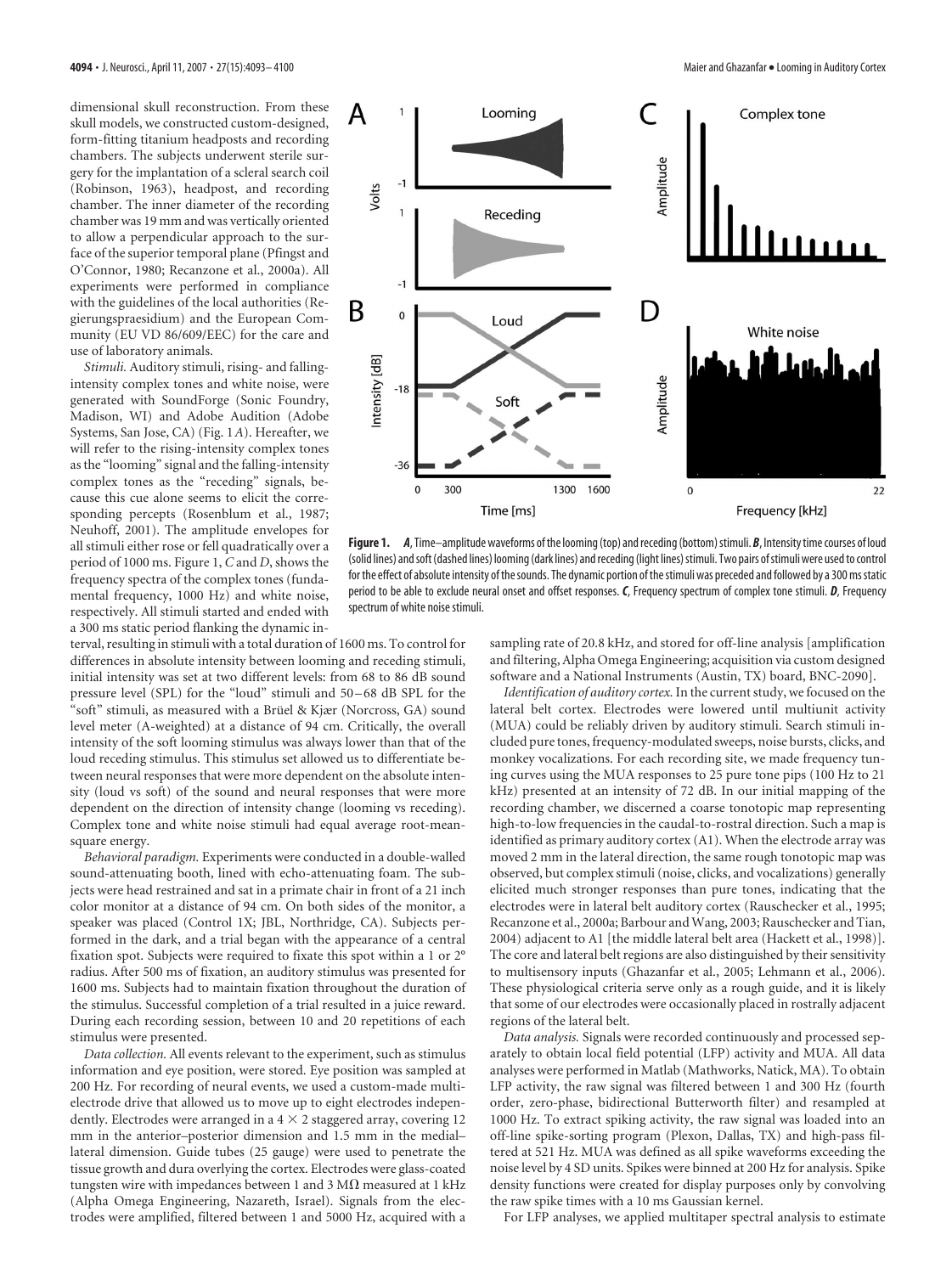spectral power (Mitra and Pesaran, 1999; Pesaran et al., 2002) using the Chronux suite of routines developed in Matlab for neural analyses (www. chronux.org). For time-frequency analysis of spectral power, we used nine Slepian data tapers on a 250 ms sliding window (shifted by 50 ms) (Pesaran et al., 2002; Palanca and DeAngelis, 2005; Scherberger et al., 2005). To extract LFP time courses, power was averaged over frequencies of interest (Raghavachari et al., 2001). All data were normalized to baseline before averaging over trials/recording sites. A looming preference index was then calculated by subtracting neural activity in response to the dynamic period of the receding stimuli from the activity in response to the dynamic period of the looming stimuli.

## **Results**

We recorded LFP and MUA from a total of 50 cortical sites in the lateral belt region of auditory cortex in two monkeys fixating centrally while listening to looming and receding sounds (33 cortical sites in subject 1; 17 in subject 2). Recordings were made from lateral belt cortex because, compared with core areas, neurons in this region respond better to complex sounds and have larger receptive fields (Morel et al., 1993; Rauschecker et al., 1995; Recanzone et al., 2000a). The main focus of the study is on the modulation of power in the LFP signal. LFP power was measured using multitaper spectral estimation. There are two reasons for focusing on the LFP signal. First, we were interested in the responses to the dynamic portion of our stimuli, and therefore we had to exclude the transient onset and offset responses to the stimuli (Fig. 2*A*). The single neuron responses in monkey auditory cortex have many response profiles (Recanzone, 2000), but, unless the preferred stimulus is identified (Wang et al., 2005), responses tend to be transient. Thus, the sustained, yet selective, sensory responses of LFP signals make them ideal in the current context (Brosch et al., 2002). Second, our stimulus parameters were fixed, and recording sites were selected randomly to get an unbiased estimate of the neural sensitivity of lateral belt auditory cortex to looming/receding sounds. Naturally, this limits the chances of finding single units that are optimally tuned to the stimuli. However, we did measure MUA responses as a coarse estimate of unit responses to our stimuli. Multiunit activity, like the LFP, is available for analyses without specifically selecting neurons, which would bias the sample of the neuronal population (Super and Roelfsema, 2005).

## **Looming versus receding sounds: LFP activity**

To clearly differentiate responses to looming versus receding sounds, we had to eliminate absolute intensity as a factor. To do this, we used two different levels of looming and receding sounds: a loud version and a soft version. Importantly, the "looming soft" condition is lower in overall intensity relative to the "receding loud" condition, and the average intensity of the looming conditions (loud  $+$  soft) is equal to the average intensity of the receding conditions (Fig. 1*B*). Figure 2*A* shows the raw LFP activity from a single cortical site in response to the combined looming (loud  $+$  soft) and receding (loud  $+$  soft) sounds. To be able to separate the transient onset and offset responses from the response to the dynamic portion of the sound, the dynamic portion of the stimulus was preceded and followed by a 300 ms static period (Fig. 1*B*). Onset and offset of the auditory stimuli are marked by dashed vertical lines. These portions of the auditory stimuli elicited phasic onset and offset responses. However, the activity of interest in the present study is the activity in response to the 1000 ms dynamic portion (change in intensity) of the sound, marked by the solid vertical lines, and all analyses are based on activity taken from this period. As can been seen from Figure 2*A*, the amplitude of the raw LFP was not differentially modulated dur-



**Figure 2.** *A*, Example raw local field potential responses to looming and receding stimuli in a single cortical site. Shown is a time–amplitude representation of the LFP signal recorded from one example cortical site in response to looming (red) and receding (blue) stimuli. Dashed vertical lines represent onset and offset of the auditory stimuli. Solid vertical lines mark the start and end of the dynamic portion of the stimuli. Traces represent the mean response over 36 trials per condition. *B*, Example spectrograms of the LFP response to looming and receding stimuli. Shown are power changes over time and frequency, relative to baseline, in response to looming and receding stimuli. Spectrograms represent the mean response over 36 trials per condition (same site as in A); that is, loud and soft stimuli are averaged together. C, Example gamma-band power in the LFP in response to loud and soft looming and receding stimuli. Shown is gammaband (45–90 Hz) power in the LFP over time, relative to baseline, in response to loud (solid lines) and soft (dashed lines) looming (red) and receding (blue) stimuli for one example cortical site. Traces represent the mean response across 18 trials per condition.

ing the dynamic portion of the stimuli. However, an examination of the same signals in the frequency domain revealed strong modulation of power in the LFP in response to the dynamic portion of the stimulus. Figure 2*B* shows time-frequency representations (spectrograms), normalized to baseline (500 ms before stimulus onset), of the LFP signals shown in Figure 2*A*. These spectro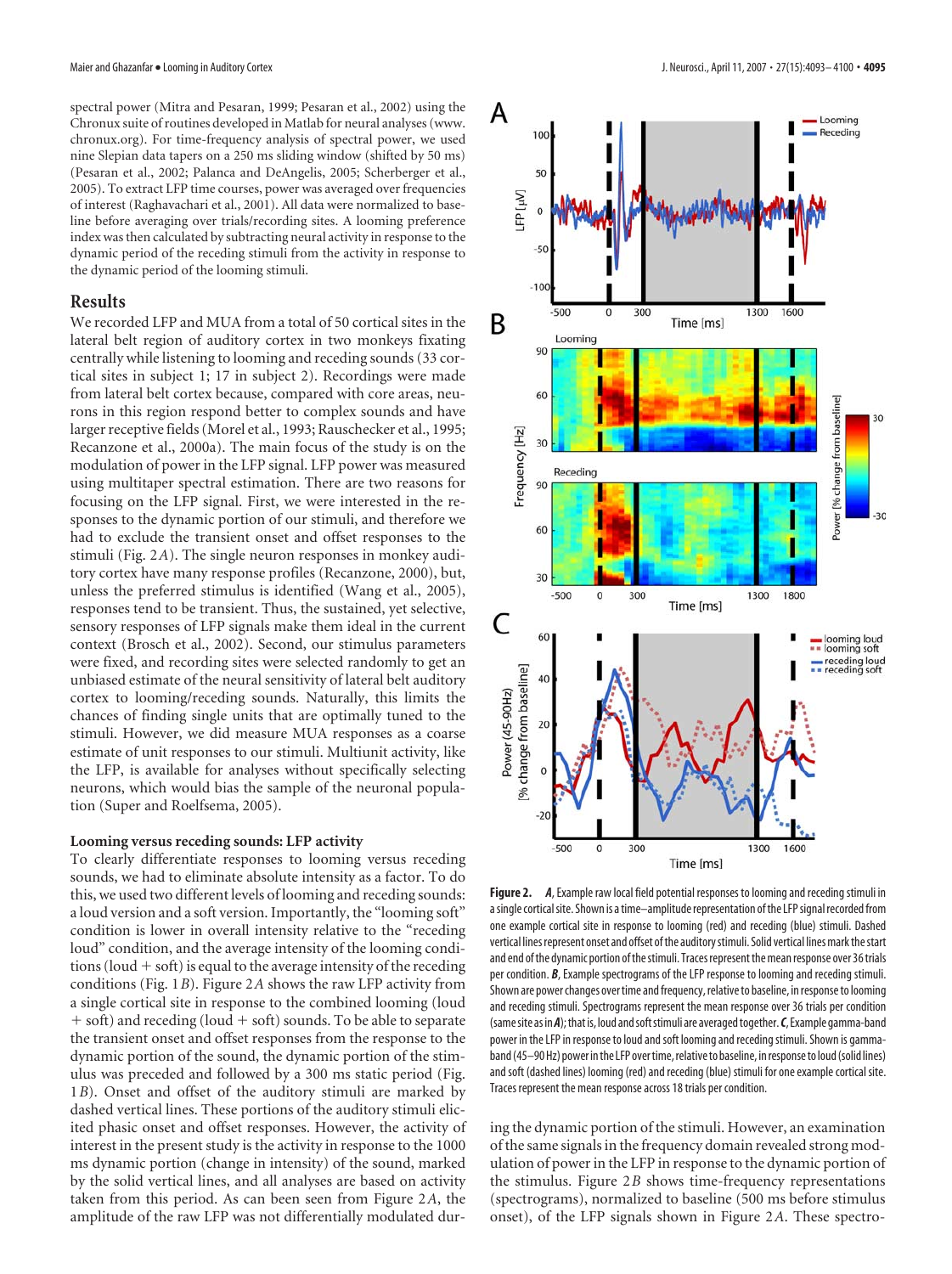grams show that looming stimuli (averaged across both loud and soft conditions) elicited a sustained increase in gamma-band (45–90 Hz) power (Fig. 2*B*, top), whereas gamma-band power in response to receding stimuli (averaged across both loud and soft conditions) was not sustained (Fig. 2*B*, bottom). Figure 2*C*shows the gamma-band-limited (45–90 Hz) power changes across the four different conditions separately. A two-way ANOVA with gamma power as the dependent variable and direction (looming vs receding) and intensity (loud vs soft) as factors revealed a significant main effect for direction only ( $F = 7.25$ ;  $p = 0.009$ ) for this cortical site but not for intensity ( $F = 1.62$ ;  $p = 0.207$ ; interaction,  $F = 0.33$ ;  $p = 0.568$ ).

Across the population of cortical sites  $(n = 50)$ , the same overall pattern was observed. In the frequency domain, looming signals elicited sustained gamma-band responses that were not apparent in the receding sound condition (Fig. 3*A*). Frequencies between 25 and 45 Hz usually showed suppression relative to baseline, but this was not stimulus selective. No consistent modulation of frequencies 25 Hz was apparent. To illustrate the degree of looming biases across the population of cortical responses, we calculated a looming preference index. Preference for looming versus receding stimuli was calculated for each cortical site by subtracting the gamma-band response elicited by the dynamic portion of the receding stimuli from the gamma-band response elicited by the dynamic portion of the looming stimuli. Looming and receding conditions in this analysis included both loud and soft stimuli. A positive value indicates preference for looming stimuli, and a negative value indicates preference for receding stimuli. Figure 3*B* shows that most cortical sites had a preference for looming stimuli (36 of 50), and the mean preference was significantly different from zero (mean  $\pm$  SEM =  $0.057 \pm 0.014$ ;  $T = 4.084$ ;  $p < 0.001$ ). Across the population (Fig. 3*C*), the two-way ANOVA revealed that the direction of change was significantly biased toward looming signals ( $F = 18.172$ ;  $p <$ 0.0001), and there was no effect for overall intensity ( $F = 0.824$ ;  $p = 0.369$ ) but a trend (although not significant) for an interaction ( $F = 2.972$ ;  $p = 0.091$ ). Thus, looming stimuli elicited a stronger increase in gamma-band power in lateral belt auditory cortex than receding stimuli. Moreover, there is the suggestion that the bias for looming signals is not completely independent of the absolute intensity of the sound, which parallels findings with the perception of looming sounds by humans (Neuhoff, 1998).

#### **Looming versus receding sounds: multiunit activity**

MUA showed the same pattern as the gamma-band LFP activity. Figure 4*A* shows firing rate in the population MUA (*n* 50 cortical sites), normalized to baseline (500 ms before stimulus onset), recorded from the same cortical sites reported for the LFP analyses above. Mean firing rate over the population of cortical sites is shown as a function of time in response to looming and receding stimuli. Like the LFP, looming stimuli elicited stronger spiking activity than receding stimuli during the dynamic period. This is remarkable in light of the fact that these are multiunit responses from an unbiased sample of cortical sites. Looming preference index of the population MUA shows that 30 of 50 cortical sites had a preference for looming compared with receding stimuli. The mean preference was again significantly greater than zero (mean  $\pm$  SEM =  $0.1020 \pm 0.038$ ;  $T = 2.6120$ ;  $p = 0.0119$ ) (Fig. 4*B*). Figure 4*C* shows the MUA recorded from one example cortical site, in response to the soft and loud looming and receding stimuli. Like in the gamma-band LFP response, the two-way ANOVA revealed a significant main effect of direction ( $F = 12.4$ ;  $p =$ 



**Figure 3.** *A*, Population spectrograms in response to looming and receding stimuli. Shown are LFP spectrograms, normalized to baseline, averaged across cortical sites. Spectrograms represent the mean response in the complex tone condition across 50 cortical sites. *B*, Normalized looming preference of the gamma-band LFP response for each cortical site. Positive values indicate preference for looming stimuli, and negative values indicate preference for receding stimuli. *C*, Population mean gamma-band power in response to loud and soft looming and recedingstimuli. Shown is mean gamma-band power during the dynamic portion of the looming (red bars) and receding (blue bars) stimuli, relative to baseline, averaged across cortical sites. Values represent the mean response across 50 cortical sites. Error bars represent  $\pm$  1 SEM.

0.0008) but no effect of intensity ( $F = 0.05$ ;  $p = 0.8194$ ; interaction,  $F = 0.11$ ;  $p = 0.737$ ). Across the population of MUA responses, the two-way ANOVA also revealed a significant effect of direction ( $F = 6.82$ ;  $p = 0.012$ ) but no effect of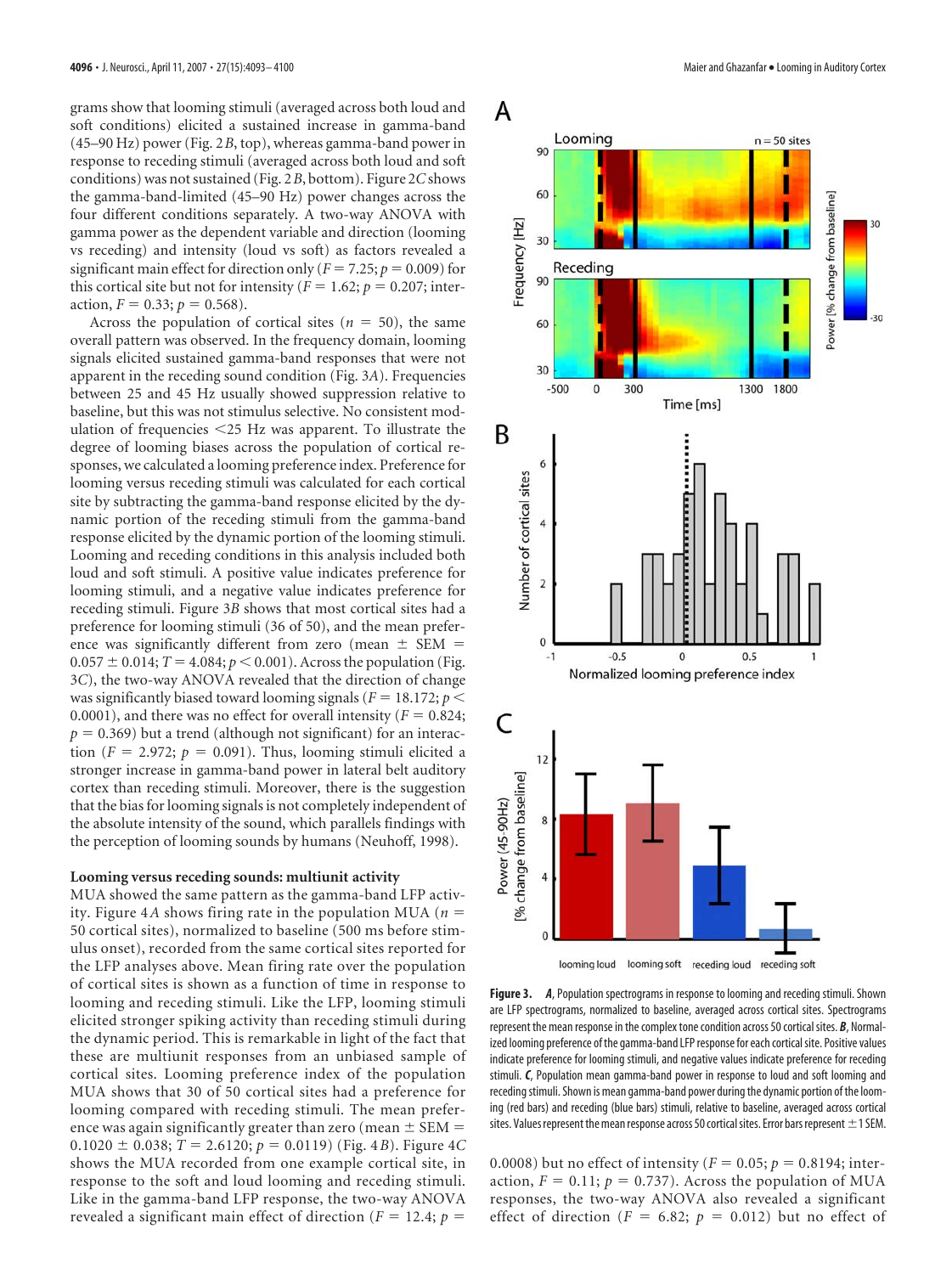

**Figure 4.** *A*, Population multiunit activity, normalized to baseline, averaged over cortical sites in response to looming (red) and receding (blue) stimuli. Traces represent the mean response across 50 cortical sites. *B*, Normalized looming preference of the multiunit response for each cortical site. Positive values indicate preference for looming stimuli, and negative values indicate preference for receding stimuli.*C*, Example MUA in response to loud and soft looming and receding stimuli. Shown is multiunit activity over time, relative to baseline, in response to loud (solid lines) and soft (dashed lines) looming (red) and receding (blue) stimuli for one example cortical site. Traces represent spike density functions of one example cortical site (mean over 18 trials per condition).

intensity ( $F = 0.01$ ;  $p = 0.889$ ; interaction,  $F = 0.47$ ;  $p =$ 0.496) on the mean firing rate during stimulus motion. In parallel with gamma-band LFP activity, these data show that MUA in the lateral belt auditory cortex has a bias for looming versus receding sounds, independent of absolute intensity.



**Figure 5.** *A*, Spectrogram of a single cortical site's response to rising- and falling-intensity white noise stimuli. **B**, Example gamma-band power in the LFP in response to loud and soft rising- and falling-intensity white noise stimuli. Gamma-band (45–90 Hz) power in the LFP over time, relative to baseline, in response to loud (solid lines) and soft (dashed lines) rising- (red) and falling (blue) intensity white noise stimuli for one example cortical site. Traces represent the mean response across 18 trials per condition.

#### **Complex tones versus white noise**

The observed bias for looming sounds could be the result of adaptation to the receding sounds, which start out relatively loud and then fade out in intensity (Fay et al., 1996). To investigate this possibility, we recorded auditory cortical activity in response to rising- and falling-intensity white noise; the amplitude envelopes were identical to those used for the complex tones (Fig. 1). White noise is an ideal control stimulus for two reasons. First, because lateral belt auditory cortex responds better to white noise than to tonal sounds (Rauschecker and Tian, 2004), one would expect stronger adaptation effects in the white noise condition, because of stronger onset responses. Second, at the behavioral level, there is no perceptual bias in the perception of rising- and fallingintensity white noise sounds. Thus, if the asymmetry observed in auditory cortical activity in response to looming and receding complex tones is caused by the simple explanation outlined above, then we predicted that rising- and falling-intensity white noise are represented asymmetrically as well in auditory cortical activity.

For comparing responses to rising- versus falling-intensity stimuli, LFP responses to white noise were analyzed in the same way as the response to complex tones. We found that white noise with the exact same intensity parameters as the complex tones did not reveal an auditory cortical response bias for rising intensity. Figure 5 shows single cortical site's spectrogram in response to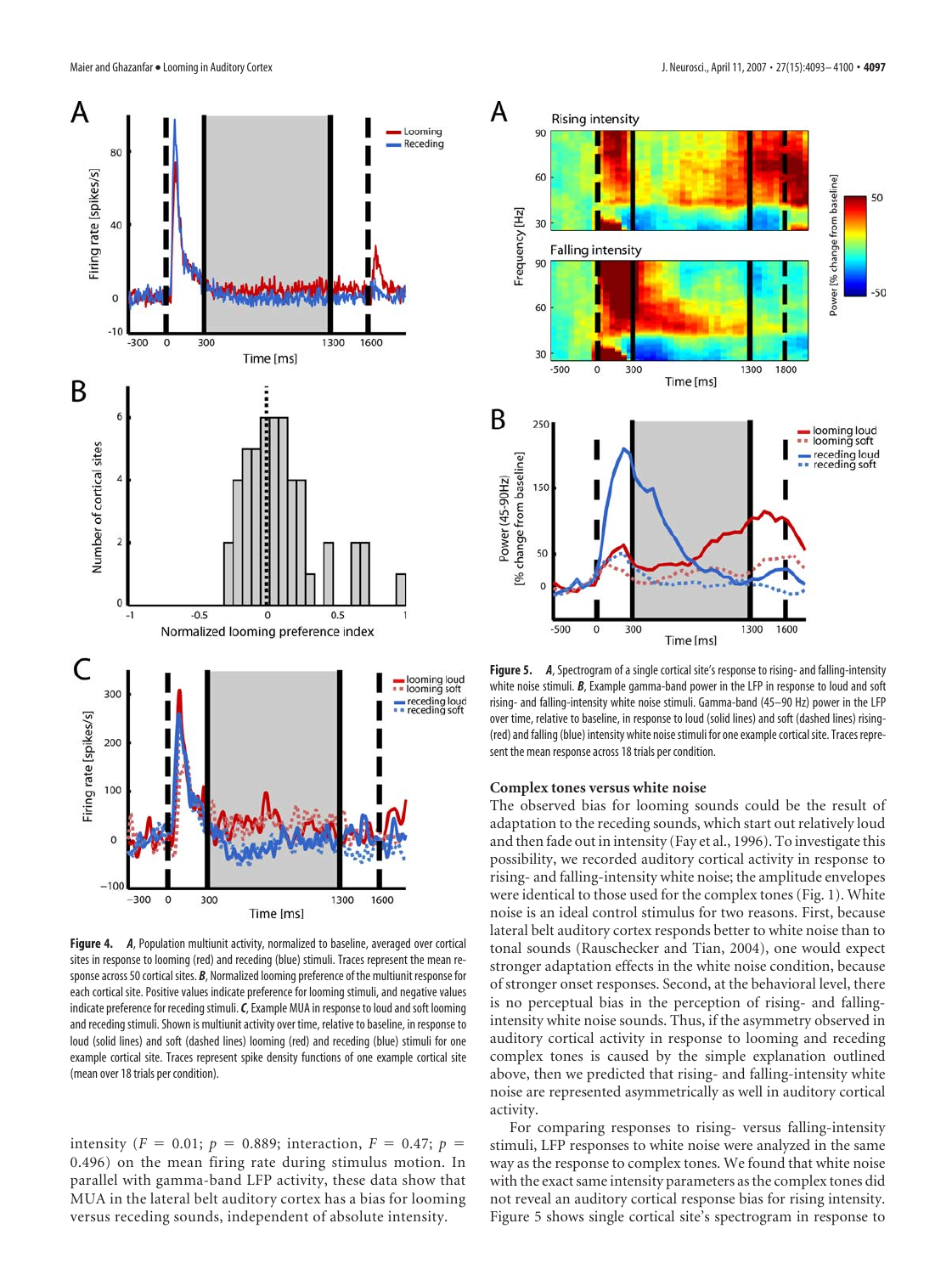rising- and falling-intensity white noise stimuli. In contrast to the response to complex tones (Fig. 2*B*), gamma-band activity is not sustained throughout the duration of the stimulus, and there is no bias for rising compared with falling intensity. Figure 5*B* shows gamma-band power changes in the LFP of one example cortical site in response to loud and soft rising- and fallingintensity white noise stimuli. A two-way ANOVA revealed no main effect of direction ( $F = 0.12$ ;  $p = 0.725$ ) but a significant effect of intensity ( $F = 41.29$ ;  $p < 0.0001$ ; interaction,  $F = 2.24$ ;  $p = 0.139$ ). This example clearly illustrates two important differences between responses to white noise and complex tones. First, responses to loud stimuli were greater compared with soft stimuli. Second, there was no bias for rising-intensity stimuli.

These findings were borne out in the population-level analyses as well. Figure 6*A* shows the population spectrogram, in which no bias for rising is apparent. On the contrary, the mean normalized rising-intensity preference index indicates a bias for falling intensity (mean  $\pm$  SEM = -0.034  $\pm$  0.016; *T* = -2.13;  $p = 0.0379$ ) (Fig. 6*B*). Figure 6*C* shows the population gammaband power in response to the four different white noise conditions, and a two-way ANOVA revealed a significant effect of intensity ( $F = 26.809$ ;  $p < 0.0001$ ). There was also a significant effect of direction ( $F = 4.514$ ;  $p = 0.039$ ) but in reverse: fallingintensity stimuli elicited a slightly higher response than risingintensity stimuli. There was no significant interaction ( $F = 0.942$ ;  $p = 0.337$ .

MUA recorded in response to rising- and falling-intensity white noise shows a pattern very similar to the one observed in the LFP activity (data not shown). At the population level, MUA in response to the dynamic period in the four conditions also showed a significant effect of intensity ( $F = 7.09$ ;  $p = 0.0084$ ) and no significant effect of direction ( $F = 2.77$ ;  $p = 0.0979$ ; interaction,  $F = 1.55$ ;  $p = 0.214$ ).

# **Discussion**

The main finding of the present study is the existence of a bias for looming versus receding signals in auditory lateral belt cortical activity. This was true for both local field potential and multiunit activity. The observed bias for looming sounds was independent of the absolute intensity of the sound but dependent on the presence of spectral structure in the sound: white noise did not elicit the same pattern of results. These findings are strikingly parallel to the perceptual biases exhibited by both humans and monkeys.

The auditory cortical bias for looming complex tones disappears for rising-intensity white noise. The lack of a risingintensity bias in the white noise has two implications. First, it shows that the bias for rising-intensity complex tones is not the result of a general mechanism (Fay et al., 1996; Lu et al., 2001). Fay et al. (1996) argued that the initial response to a sound might deplete synapses, thereby increasing the excitability threshold of neurons. Only progressively increasing excitatory activity, in response to progressively increasing sound intensity, would then be able to move the excitation level above threshold. Consequently, rising-intensity sounds would elicit a stronger response than falling-intensity sounds. A general mechanism like this would predict that rising- and falling-intensity sounds are always represented asymmetrically in the neural activity of auditory cortex. In the present study, this was not the case for the white noise stimuli. Second, the results from the white noise condition show that responses to spectrally structured sounds can be qualitatively different from responses to unstructured sounds. Responses to rising- and falling-intensity complex tones were only dependent



**Figure 6.** *A*, Population spectrograms of the response to rising- and falling-intensity white noise. Shown are LFP spectrograms, normalized to baseline, averaged across cortical sites. Spectrograms represent the mean response in the white noise condition across 50 cortical sites. **B**, Normalized preference index of the LFP responses to rising-versus falling-intensity white noise. Positive values indicate preference for rising-intensity stimuli, and negative values indicate preference for falling-intensity stimuli. *C*, Population mean gamma-band power in response to loud and soft rising- and falling-intensity white noise stimuli. Shown is mean gamma-band power, normalized to baseline, during the dynamic portion of the rising- (red bars) and falling (blue bars)-intensity stimuli, relative to baseline, averaged across cortical sites. Values represent the mean response across 50 cortical sites. Error bars represent  $\pm$  1 SEM.

on the direction of intensity change, with no effect of absolute intensity. Conversely, responses to rising- and falling-intensity white noise were mostly dependent on the absolute intensity of the sound, with loud sounds eliciting greater responses than soft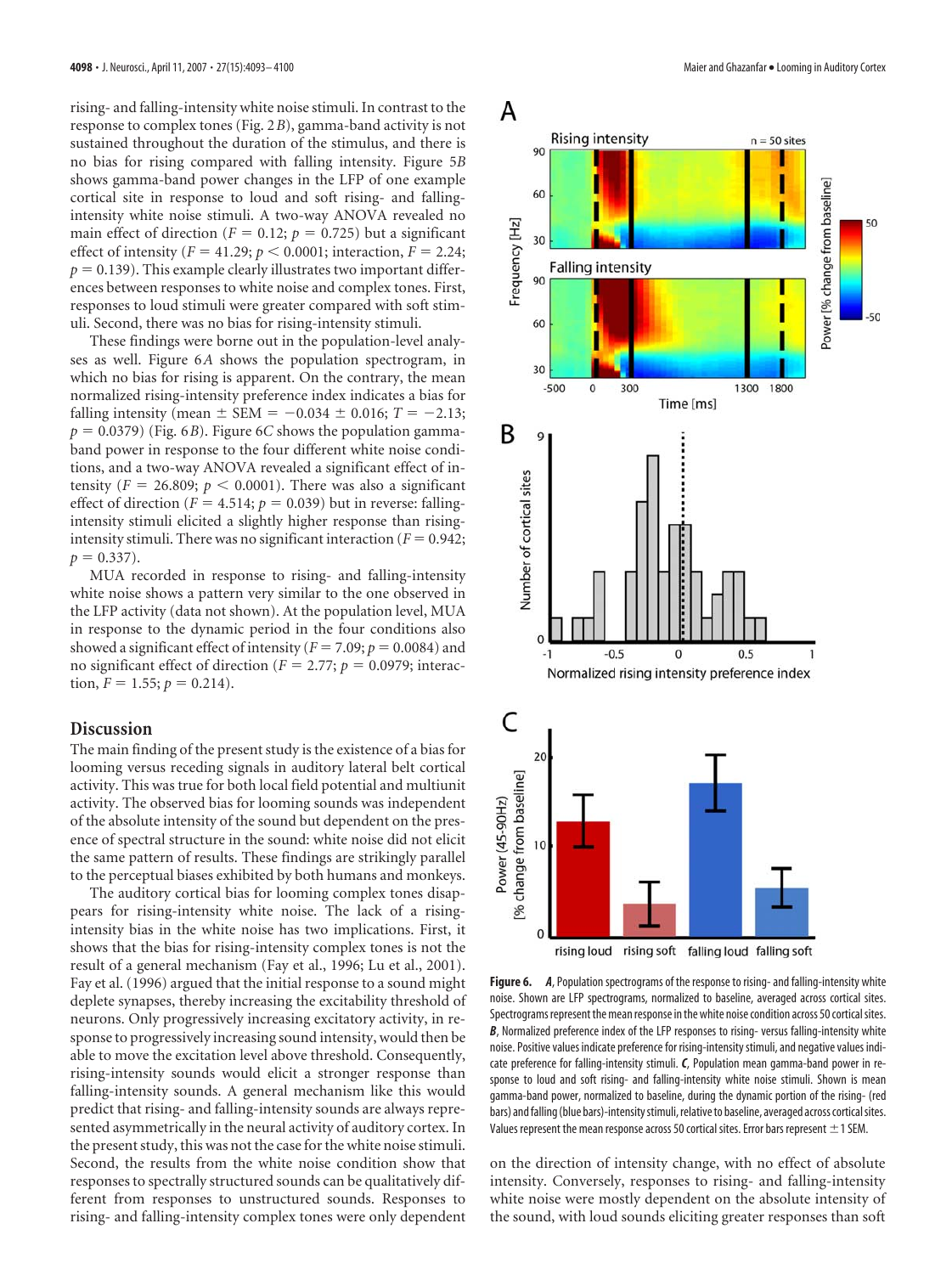sounds. Direction of intensity change had only a modest effect (and in the opposite direction of the complex tone responses) on the response magnitude.

The observed auditory cortical bias for rising-intensity complex tones closely parallels results from behavioral studies in human adults and infants (Small, 1977; Morrongiello et al., 1991; Reinhardt-Rutland, 1996a,b; Neuhoff, 1998; Freiberg et al., 2001) and monkeys (Ghazanfar et al., 2002). Indeed, a subset of these experiments have shown that the perceptual bias for looming sounds is dependent on the presence of spectral structure in the sound; white noise stimuli do not elicit any bias (Neuhoff, 1998; Ghazanfar et al., 2002; Maier et al., 2004). It has been argued that the underlying reason for this spectral dependency is that naturally occurring sound sources always produce sounds that contain some spectral structure, whereas white noise is associated with more dispersed phenomena such as wind or rain (Bregman, 1990). Thus, white noise is not likely to be associated with a single approaching object, and there would be no adaptive reason for a looming bias toward such sounds.

It is important to note that the responses to dynamic, longduration sounds observed in the present study could not have been predicted on the basis of simple intensity tuning functions, obtained from responses to short, static sounds. Such conventional intensity tuning functions can be monotonic (i.e., the neural response increases or decreases linearly with increasing sound intensity) or they can be nonlinear (nonmonotonic) (Pfingst and O'Connor, 1981; Recanzone et al., 2000a). In the present study, because the absolute intensity of rising- and falling-intensity sounds was equal, such tuning functions would not predict a difference in the response between these two conditions. Moreover, on the basis of monotonic tuning functions, one would predict a difference in the response between loud and soft auditory stimuli. Neither of these predictions was true for the activity elicited in response to dynamic complex tone stimuli.

Few studies have previously looked at the neural representation of rising- versus falling-intensity sounds. Lu et al. (2001) found a bias in single-unit activity for rising- versus fallingintensity sounds in the auditory cortex of the marmoset monkey. However, their stimuli were extremely short (25 ms) and do not relate, perceptually or physically, to the dynamic distance of a sound source. In anesthetized cats, Stumpf et al. (1992) showed a bias for rising- versus falling-intensity pure tones in the singleunit activity in primary auditory cortex. However, the dynamic interval of their stimuli was also relatively short (250 ms) compared with the present study, and responses did not appear to be sustained. Moreover, because they adjusted the absolute intensity of the stimuli to the intensity threshold of each single neuron, it was impossible to test for the relative contribution of absolute intensity to the firing rate. In an initial study using functional magnetic resonance imaging in humans, Seifritz et al. (2002) showed that looming sounds activated areas involved in auditory motion processing more strongly than receding sounds. In contrast to the present results, auditory cortex itself was not found to be differentially activated by looming and receding sounds. This is probably because of the block design used in that study, which may have led to habituation effects. Indeed, a more recent study by the same group using the same stimuli and an event-related design demonstrates that looming sounds elicit greater activity in auditory cortical areas in the temporal plane (but outside Heschl's gyrus, or primary auditory cortex) than do receding sounds (Bach et al., 2007), consistent with our present results. However, it is not clear whether the lateral belt area in our study is homologous to the temporal plane activation seen by Bach et al. (2007).

This is in large part because of the lack of comparative anatomical data examining the similarities and differences between the auditory cortices [beyond the core region (Hackett et al., 2001)] of monkeys, apes, and humans.

The selective modulation of the LFP signals in the present study was confined to the gamma band. The raw LFP has a 1/*f* structure: most power is contained in low frequencies and falls off toward higher frequencies. Therefore, selective but lowamplitude, high (gamma)-frequency responses can be masked by nonselective, high-amplitude low frequencies in the raw LFP. This underscores the importance of considering band-limited power in the LFP, as opposed to the broadband, raw LFP. Thus, our findings are reminiscent of results in other domains of sensory and mnemonic processing. In monkeys, gamma-band power has previously been shown to be selectively modulated by visual stimuli in the primary visual cortex and middle temporal area (Henrie and Shapley, 2005; Liu and Newsome, 2006), by pure tones in A1 (Brosch et al., 2002), and by stimulus-driven cognitive functions, such as attention in area V4 (Fries et al., 2001) and working memory in the posterior parietal cortex (Pesaran et al., 2002).

In summary, the biases observed in the present study are dependent on both the dynamic nature of the stimuli and the use of naturalistic, spectrally structured sounds. These findings reveal two important properties of auditory cortical processing. First, responses to dynamic stimuli cannot always be predicted on the basis of responses to static sounds. Second, responses to spectrally structured sounds can be qualitatively different from responses to unstructured sounds. Our results also show a close parallel between activity in lateral belt auditory cortex and natural behavioral biases, previously observed in primates in response to auditory looming signals. The asymmetric neural processing of looming versus receding sounds in lateral belt auditory cortex possibly reflects an adaptive mechanism that creates a margin of safety when dealing with rapidly approaching danger. Thus, the lateral belt cortex represents one node in a network adapted to respond to warning cues (Bremmer et al., 2001; Seifritz et al., 2002; Cooke and Graziano, 2004; Bach et al., 2007).

#### **References**

- Bach DR, Schachinger H, Neuhoff JG, Esposito F, Di Salle F, Lehmann C, Herdener M, Scheffler K, Seifritz E (2007) Rising sound intensity as an intrinsic warning cue. Cereb Cortex, in press.
- Barbour DL, Wang X (2003) Contrast tuning in auditory cortex. Science 299:1073–1075.
- Bregman AS (1990) Auditory scene analysis: the perceptual organization of sound. Cambridge, MA: MIT.
- Bremmer F, Schlack A, Shah NJ, Zafiris O, Kubischik M, Hoffmann KP, Zilles K, Fink GR (2001) Polymodal motion processing in posterior parietal and premotor cortex: a human fMRI study strongly implies equivalencies between humans and monkeys. Neuron 29:287–296.
- Brosch M, Budinger E, Scheich H (2002) Stimulus-related gamma oscillations in primate auditory cortex. J Neurophysiol 87:2715–2725.
- Cooke DF, Graziano MS (2004) Sensorimotor integration in the precentral gyrus: polysensory neurons and defensive movements. J Neurophysiol 91:1648 –1660.
- Dean I, Harper NS, McAlpine D (2005) Neuronal population coding of sound level adapts to stimulus statistics. Nat Neurosci 8:1684 –1689.
- Fay RR, Chronopoulos M, Patterson RD (1996) The sound of a sinusoid: perception and neural representations in the goldfish (*Cassius auratus*). Audit Neurosci 2:377–392.
- Freiberg K, Tually K, Crassini B (2001) Use of an auditory looming task to test infants' sensitivity to sound pressure level as an auditory distance cue. Br J Dev Psychol 19:1–10.
- Fries P, Reynolds JH, Rorie AE, Desimone R (2001) Modulation of oscillatory neuronal synchronization by selective visual attention. Science 291:1560 –1563.